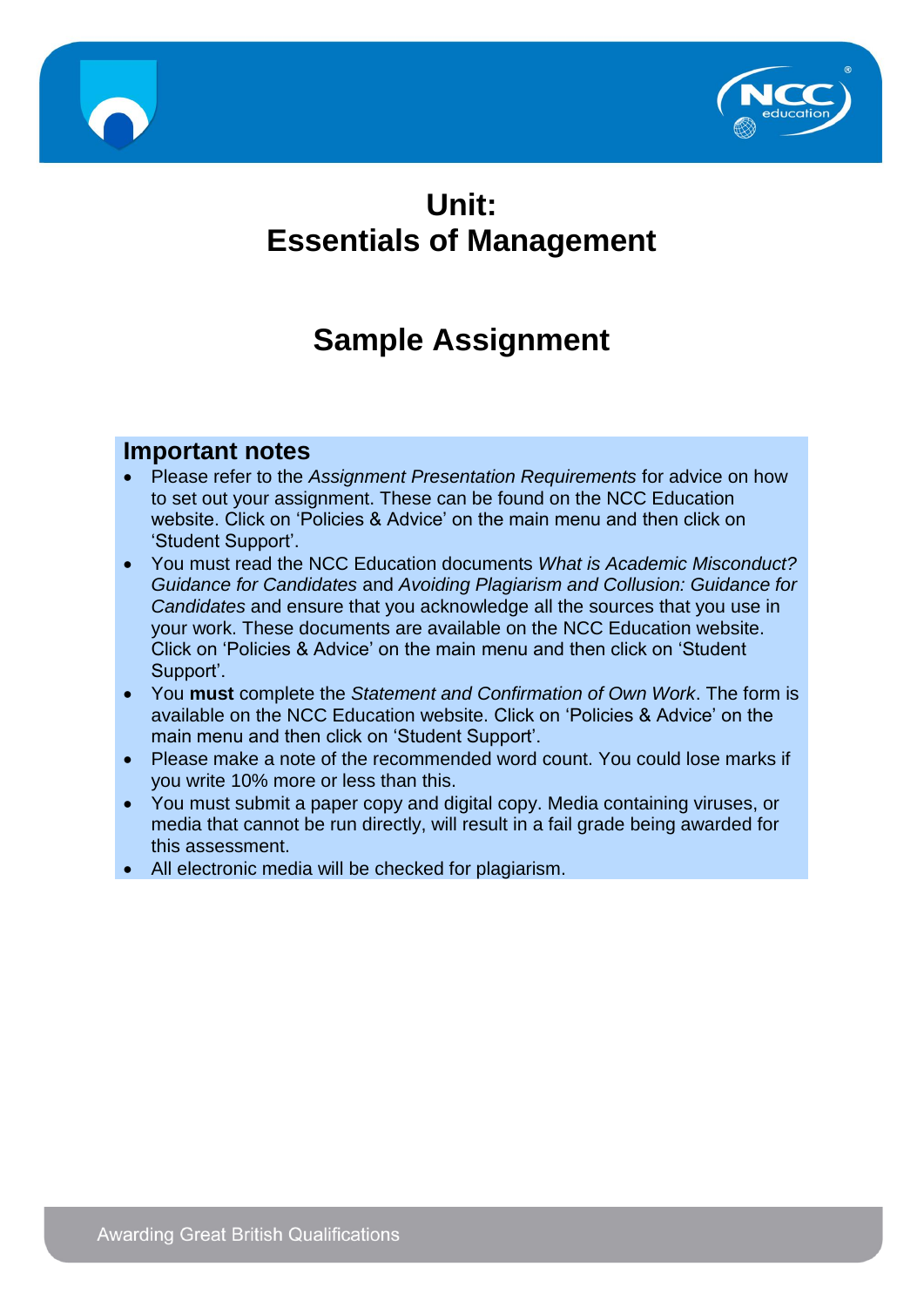## **Introduction**

This assignment requires you to demonstrate the knowledge and skills you have acquired throughout the course of this module by producing a 3000 word, fully referenced academic report that addresses the tasks given below. In order to complete the assignment, you will need to choose an industry and an appropriate organisation within it to research.

#### **Choosing an appropriate organisation**

Step 1: select an industry in which you are interested. For example, telecommunications, pharmaceutical, defence, automotive, commercial airlines, banking, fashion retailing, IT, hospitality, leisure, construction or oil and gas.

Step 2: select a large company within that industry which probably operates internationally across many countries. Typical features of these sorts of companies are that they:

- Have been involved in some form of merger or takeover activity
- Are a public limited company (PLC)
- Are a multinational corporation
- Have a large number of employees to manage
- Are accountable to senior managers, the board and shareholders
- Experience competition from one or more organisations in the market (and therefore are not a monopoly)

#### **Researching your organisation**

You can use web resources to enable you to understand the context in which your selected organisation operates.

Do not limit yourself, however, to web-based sources of information. You should also use academic, industry and other sources.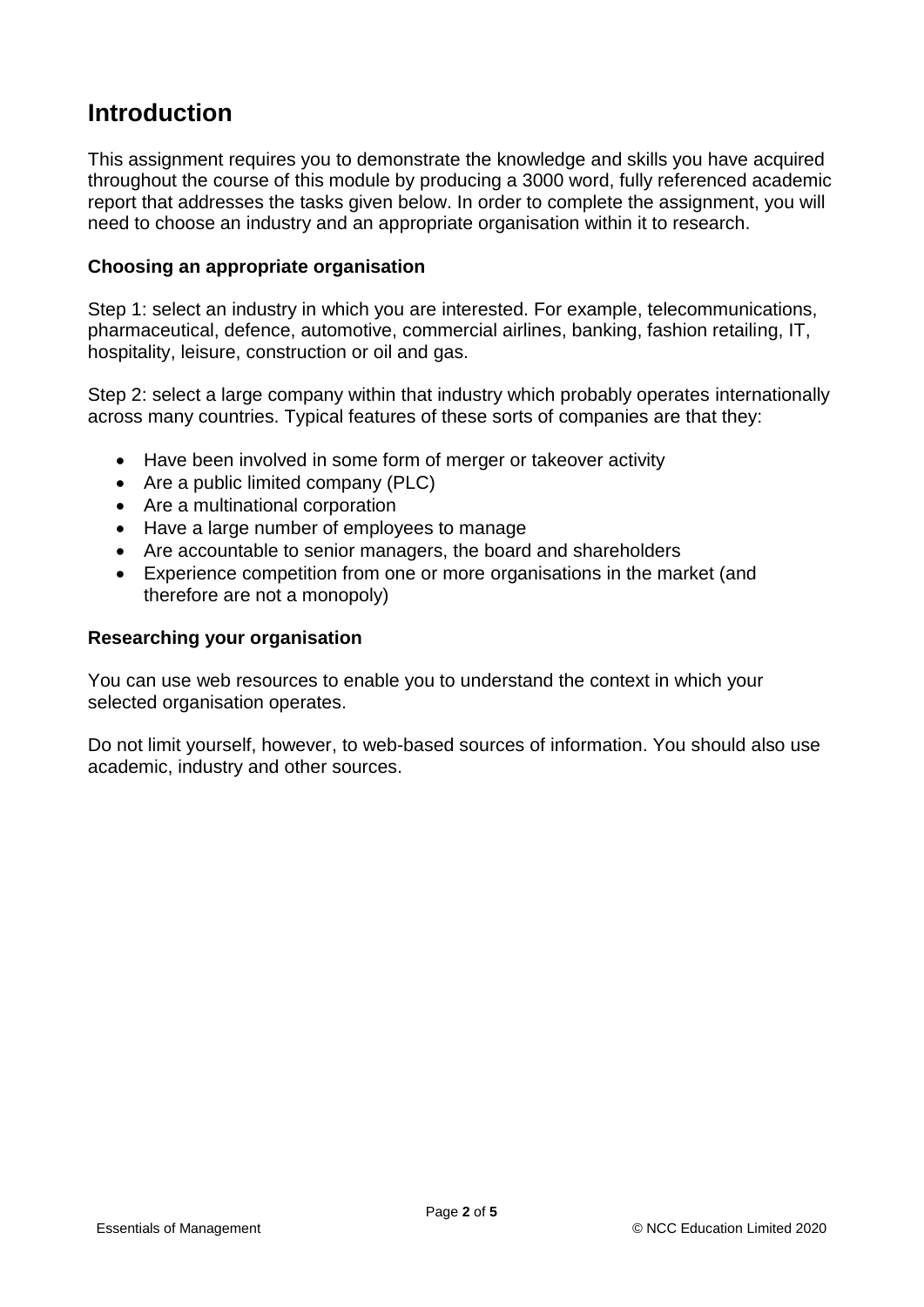#### **Example – Sony (not to be used by the student)**

In 1946, Tokyo Telecommunications Engineering Corporation, the predecessor of Sony, started as a small company with capital of just 190,000 yen and approximately 20 employees. The founder, Masaru Ibuka, said the purpose of setting up the company was to "establish an ideal factory that stresses a spirit of freedom and open mindedness that will, through technology, contribute to Japanese culture." Symbolizing Sony's spirit of challenge to "do what has never been done before," the company has continued to release countless "Japan's first" and "world's first" products.

Since then, this leading and innovative company has achieved a number of key milestones in its growth, such as the launch of the first magnetic tape recorder in 1949, the formation of Sony/CBS Records in 1968 and the launch of the first stereo cassette player, the Walkman, in 1979. New developments and innovations continued with the launch of the world's first CD player in 1982 and the acquisition of CBS records and Columbia Pictures Entertainment to form Sony Music Entertainment and Sony Pictures Entertainment in 1991. Then in 1993 Sony Computer Entertainment was established. In 1995, the DVD was launched, and in 2001 the company opened the Sony Bank and established Sony Ericsson Mobile Communications. In 2005, as part of a consortium, Sony acquired MGM of the USA. In 2007 Sony released the world's first OLEC TV and in 2009 Sony and FIFA launched the first 3D World Cup followed soon after by Sony Internet TV and a new digital music service.

Recently, PlayStation console maker Sony Interactive Entertainment said it would buy privately held Insomniac Games Inc, known for developing games such as Marvel's "Spider-Man" and the third-person shooter "Ratchet & Clank" franchise. The deal will help the console maker, a unit of Japan's Sony Corp, boost its game offerings ahead of the launch of rival game streaming services from companies, including Alphabet Inc's Google, and as it prepares to unveil PlayStation 5 in 2020. In its bid to maintain a market share in the \$150 billion global video gaming market, Sony partnered with main rival Microsoft Corp in March – the maker of the Xbox game console – to stream games and content to consumers as well as offer game makers new development tools.

Sources of information on this business include:

<https://www.sony.net/SonyInfo/CorporateInfo/History/> (accessed 04/02/20)

[https://uk.reuters.com/article/us-insomniac-m-a-sony/sony-to-buy-spider-man-developer](https://uk.reuters.com/article/us-insomniac-m-a-sony/sony-to-buy-spider-man-developer-insomniac-games-idUKKCN1V91VK)[insomniac-games-idUKKCN1V91VK](https://uk.reuters.com/article/us-insomniac-m-a-sony/sony-to-buy-spider-man-developer-insomniac-games-idUKKCN1V91VK) (accessed 04/02/20)

<https://www.sony.net/SonyInfo/News/Press/archive2019.html> (accessed 04/02/20)

Do **NOT** use Sony as the basis of your assignment. This is just an example. Choose your own organisation to base your research and assignment on.

Please note, this assignment must be your own work as it is designed to test your abilities. Submitted assignments will be checked for plagiarism. For more information, please refer to NCC Education's Academic Misconduct Policy, which can be found on the website.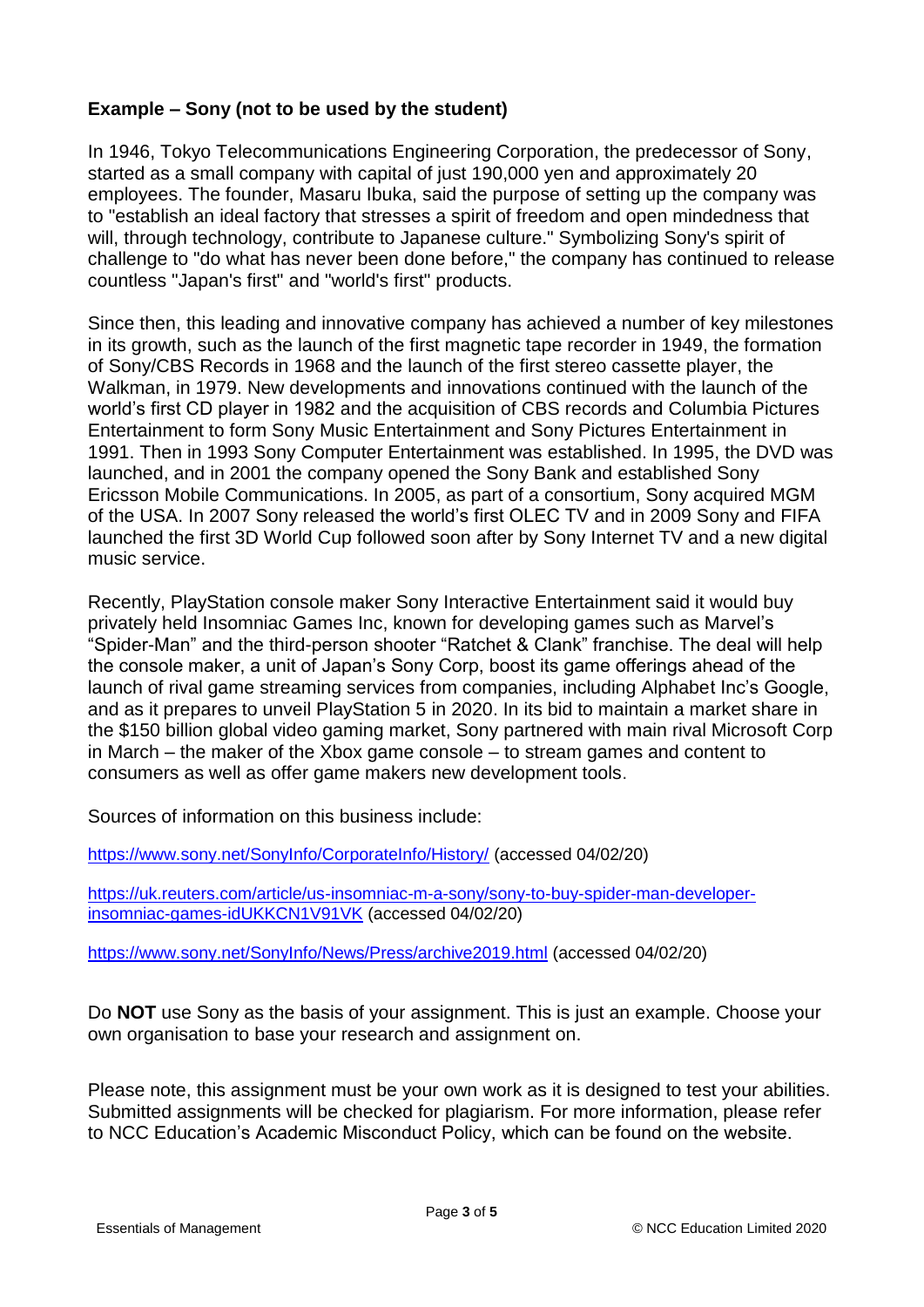## **Instructions**

Answer all FOUR (4) questions

#### **Task 1 – 25 Marks**

(a) Evaluate the type of management and organisational approach that the company operates, referring to relevant theory within your answer.

(15 marks)

(b) Using your research, analyse the effectiveness of the management within your chosen organisation, using Fayol's functions of management model.

(10 marks)

### **Task 2 – 25 Marks**

(a) Conduct an environmental analysis for your chosen organisation using STEEPLE and SWOT analysis. Summarise your main findings and observations from the analysis.

(15 marks)

(b) Propose and justify a suitable business strategy that will enable the chosen organisation to achieve its corporate objectives. Use appropriate theory in your answer.

(10 marks)

#### **Task 3 – 30 Marks**

(a) Assess the levels of motivation at your chosen organisation using TWO (2) recognised motivational theories within your answer.

(15 marks)

(b) Discuss the key factors impacting the design of motivating jobs at your chosen organisation with reference to appropriate theory.

(15 marks)